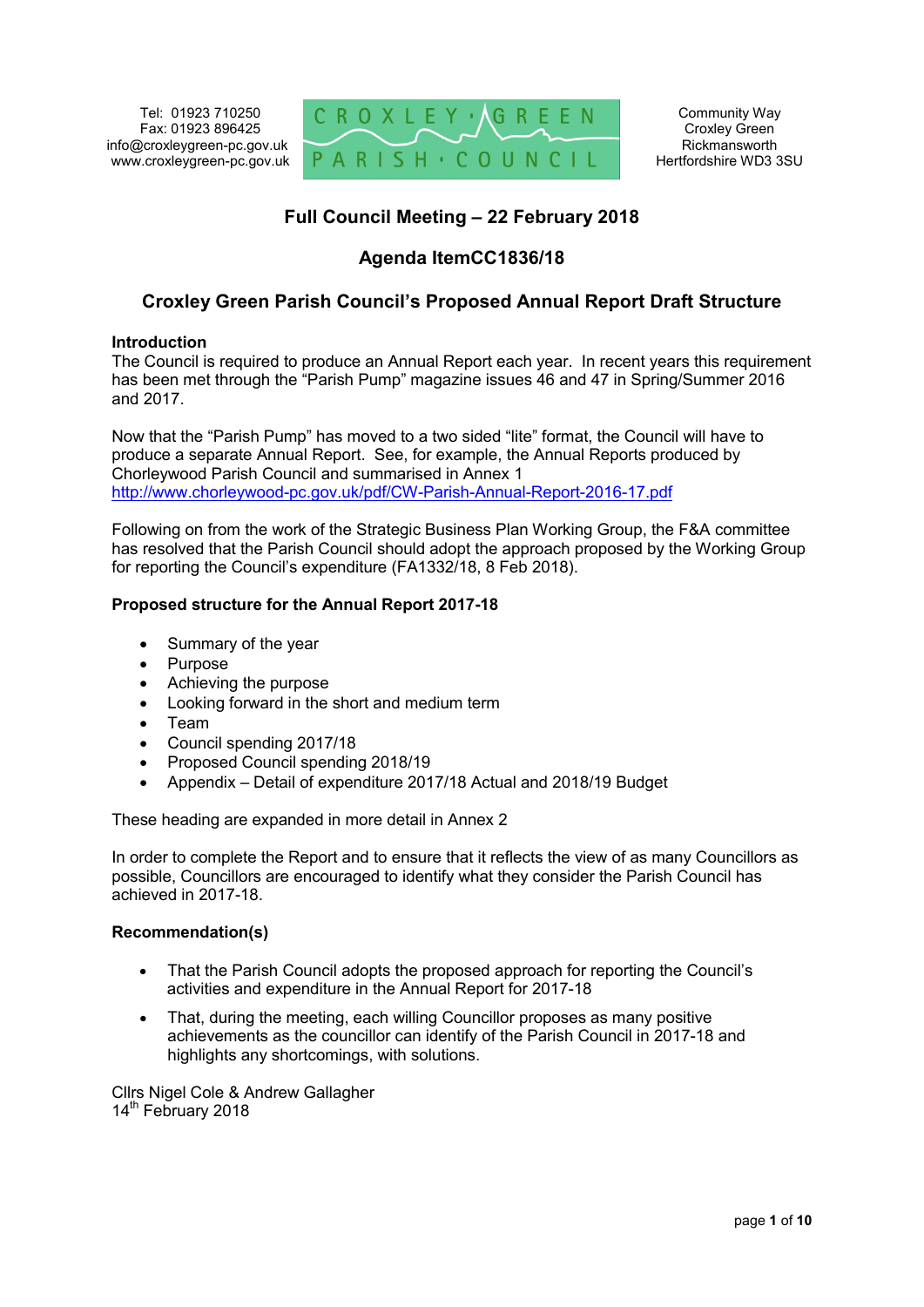# **Annex 1 Typical standard headings for an Annual Report**

Cover Page

- Photographs
- Mission statement

Contents (List)

Councillors (List)

Staff (List)

Contacts, basic data

Chairman's Report

Financial summary

Committee Reports:

Finance & Administration Committee Chairman's Report

- Parish Pump
- Weston Wood
- Defibrillators

Environment & Amenity Committee Chairman's Report

- Dogs, bins, etc.
- Stones Orchard

Planning & Development Committee Chairman's Report

• Neighbourhood Plan

HR & Compliance Committee

Working Group Reports

- Land Transfer
- Council Working
- Neighbourhood Plan
- Renewal of council building
- Strategic Business Plan

Reports from Outside Representatives

- Joint Committee of Parish Councils
- Three Rivers Environmental Forum
- NHS Local Representation (Community Voice)
- PCSO's report

Attendance Record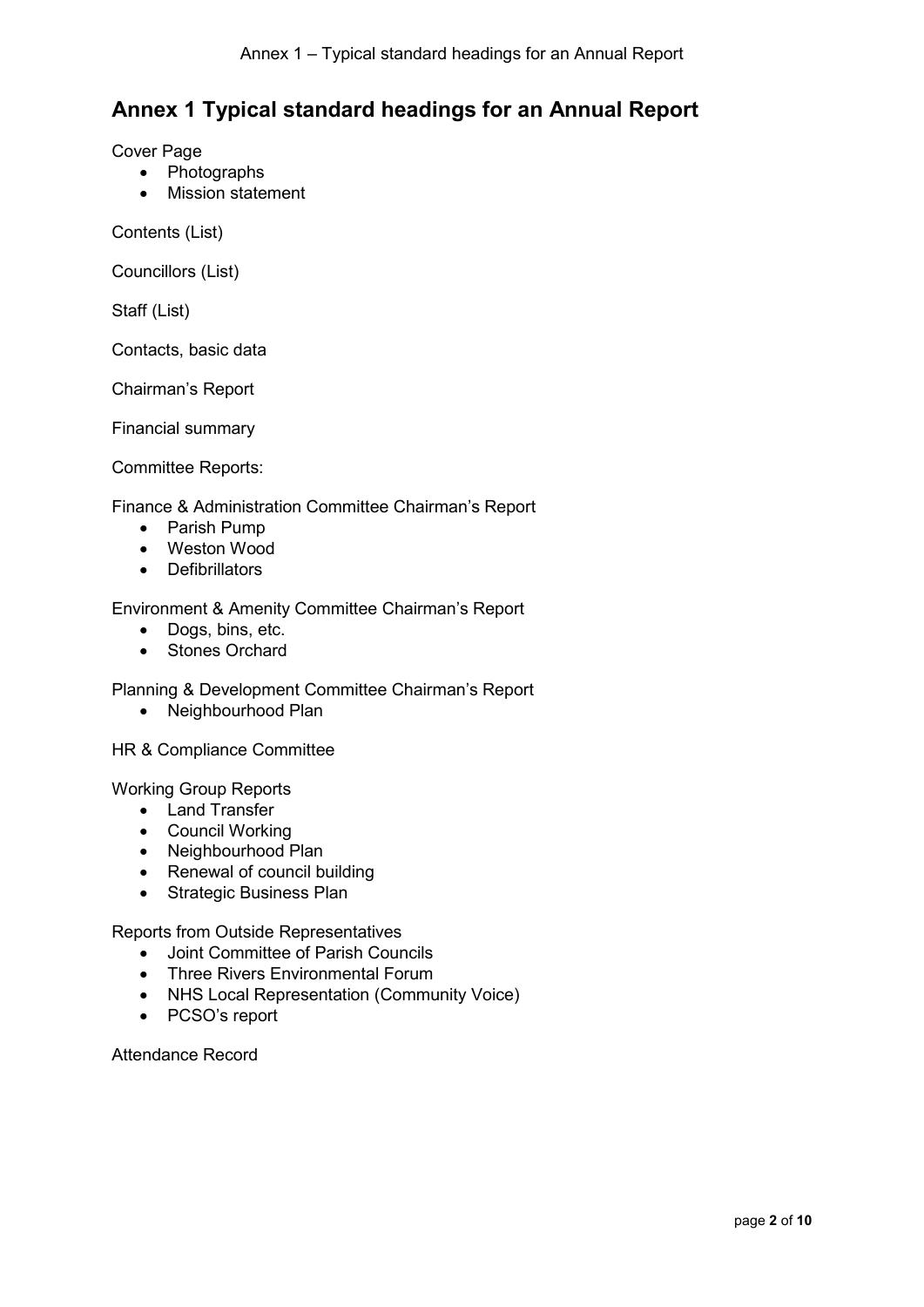# **Croxley Green Parish Council Annual Report Proposed structure for 2017-18**

#### **Summary of the year**

- Chairman's report, and possibly incorporating reports from:
- the Finance & Admin [suggested contents might include: purchase of Weston Wood, clean annual audit],
- Planning & Development [number of planning applications considered; objections raised, progress on Neighbourhood Plan] and
- Environment & Amenity [acknowledging contribution of David W-J; CPRE award for bird box trail; support for Revels, CroxFest etc] committees to be added here.

### **Purpose**

The Parish Council's vision is to promote pride in Croxley Green by focusing on its people, community ideals, environment and the economy - Keeping Croxley Special

### **Achieving the purpose**

Croxley Green Parish Council's purpose is to enhance the quality of life for residents in order to keep Croxley Green distinct and special. It achieves this purpose by focussing on:

- Running a professional and efficient local government
- The natural environment, ensuring that this is conserved and improved for the public good

 The provision of appropriate leisure, cultural, spiritual and play facilities for all age groups

- The safety and security of people and their property.
- Maintaining and enhancing health, education, entrepreneurial and community facilities.
- Communicating effectively with residents, visitors and other stakeholders
- The built environment, both present and future.

## **Looking forward in the short and medium term**

#### *Administering a professional and efficient local government organisation*

The announced intention of the clerk to retire at some point in the short to mid-term represents a challenge to the Parish Council as the incumbent, a local resident, has significant experience in the post and of the community that the Council serves.

Meeting this challenge and ensuring an orderly transition including recruitment of a suitable skilled and qualified successor as required, when the Parish Clerk retires, will demand careful attention.

#### *The natural environment*

 Objective: Procure transfer of The Green and Stones Orchard, and subsequently of Croxley Hall Woods and Croxley Common Moor, from TRDC

#### *Appropriate leisure, cultural, spiritual and play facilities for all age groups*

- Objective: Procure transfer from TRDC of the Baldwins Lane and Barton Way Recreation Grounds; then of the Barton Way, Lavrock Lane, Frankland Road and Croxley Hall Woods Allotments to protect and hold in perpetuity for the benefit of stakeholders.
- Objective: Build a village centre (focused on the Library, Red Cross Centre,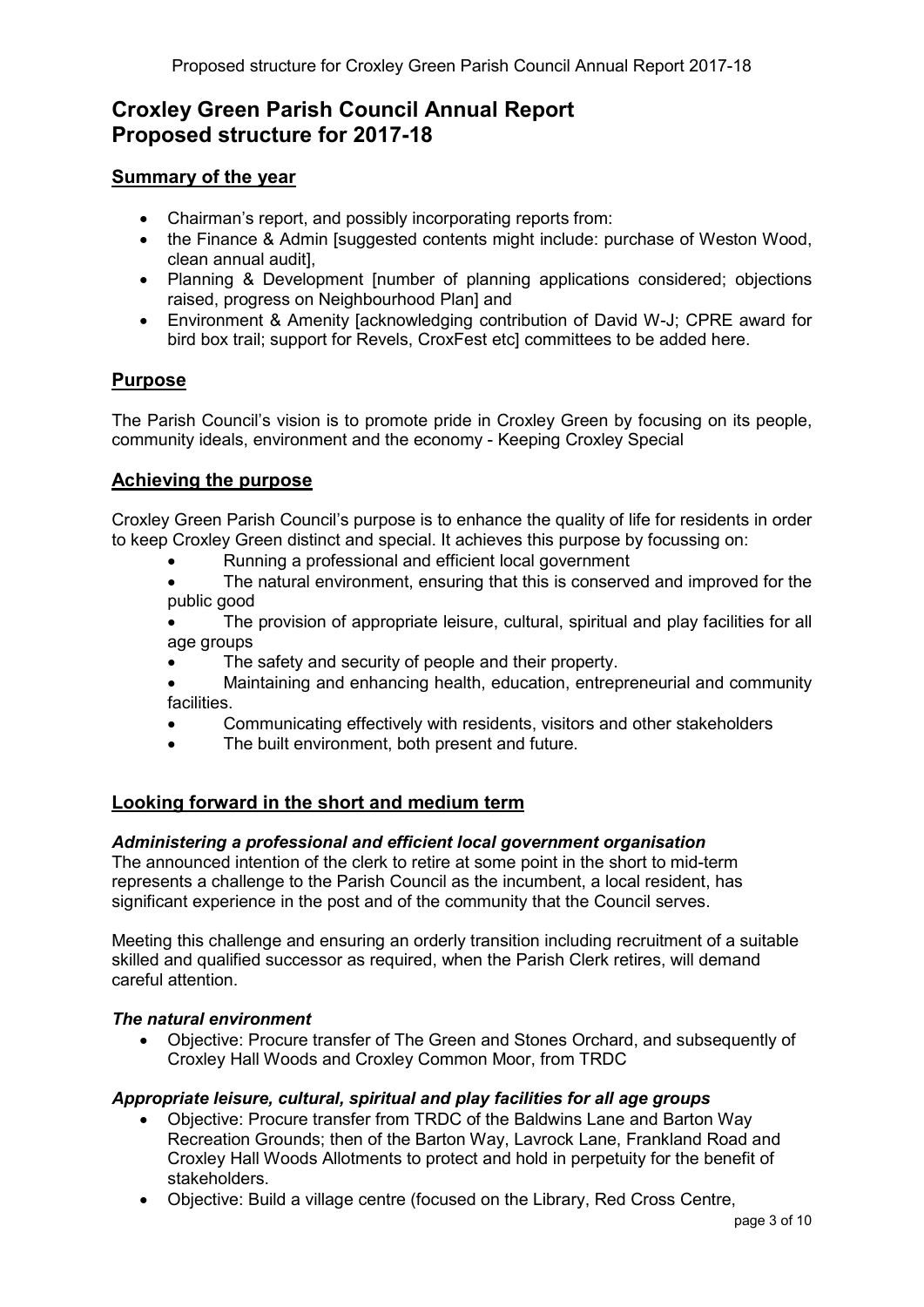Proposed structure for Croxley Green Parish Council Annual Report 2017-18

Community Way to Guild axis) to include Community centre, new leisure facilities, retirement/care home all Council owned and managed

#### *The safety and security of people and their property.*

- Objective: Continue to fund PCSO, monitor crime levels, hold Hertfordshire Police to account for their performance
- Objective: Education about and enforcement of controlled substances laws
- Objective: Working with the Highways Authority to ensure street lighting maintained and CCTV installed at a suitable level to deter burglary and antisocial behaviour

#### *Maintain and enhance health, education, entrepreneurial and community facilities.*

 Objective: Encourage businesses, ensure housing developments include appropriate community infrastructure

#### *The built environment*

- Objective: Complete approval of the Neighbourhood Plan
- Objective: Enforce affordable homes requirement for new developments
- Objective: Avoid developments that encourage 'sprawl' between Rickmansworth and Watford that will threaten Croxley Green's separate existence

#### **Team**

#### *Staff*

The Council currently has four full-time employees – the Clerk to the Council, David Allison, Ryan Bennett, Administration Assistant, James Townley, Senior Ranger and Anthony Bassenger, Ranger. Additionally, the Council pays for but does not employ a Police Community Support Officer to patrol Croxley Green in addition to the PCSO funded by Herts Constabulary on the principle of buy one, get one free.

The Clerk administers the Council and must carry out all the functions required by law. He is the Parish Council's "Proper Officer" and only the Clerk can sign official documents on behalf of Council. He is also the Council's Responsible Financial Officer (RFO).

#### *Councillors*

The Council has 16 elected Members from two Wards - Dickinsons and Durrants.

#### **Dickinsons Ward (8 Members) Durrants Ward (8 Members)**

Cllr David Bains Cllr Ken Baldwin Cllr Trevor Collingwood Cllr Nigel Cole (vice chair E&A) Cllr Jeremy Hollands (Vice Chairman of Council) Cllr Andrew Hobbs Cllr Chris Mitchell (vice chair P&D) Cllr Robert Ridley **Cllr Derek Wallington** Cllr Mark Saxon (Chairman of Council) vacancy

Cllr Andrew Gallagher (chair P&D) Cllr David Montague<br>Cllr Cliff Vassiliou

Councillors are required to abide by a Code of Conduct that sets out rules governing their behaviour, a Media Relations Policy and Social Media Policy.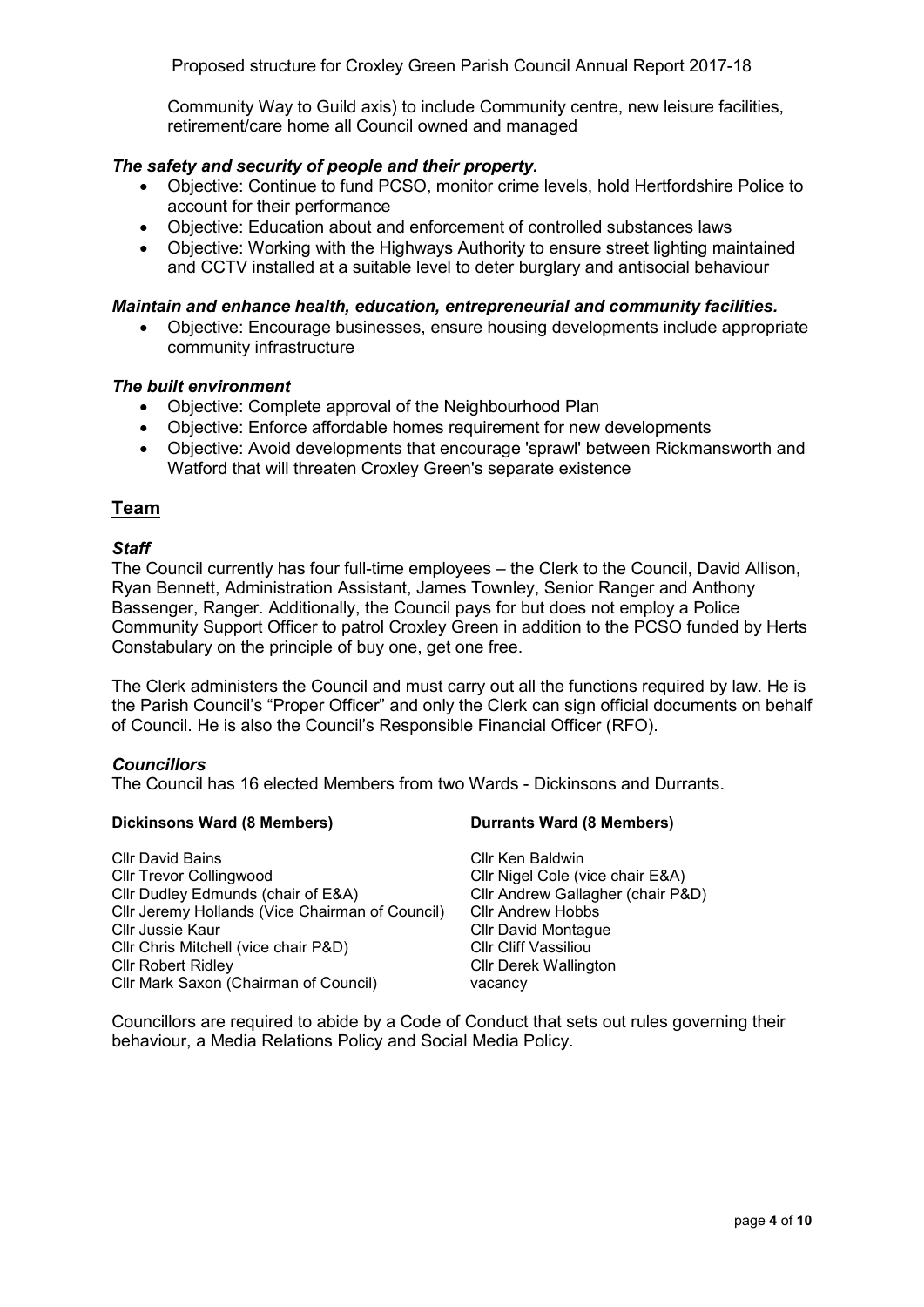## **Council spending 2017/18 and Budget 2018/19**

The Budget annual expenditure and precept for 2018/19 is £305,430 compared to the expenditure for the year just ended of £274,705. [to be revised when accounts are issued]

The summarised analysis is shown below:

#### **Croxley Green Parish Council Income and Expenditure Account**

|               | <b>Year to</b><br>31 March 2017                         | Year to<br>31 March 2018 | Year to<br>31 March 2019 |
|---------------|---------------------------------------------------------|--------------------------|--------------------------|
| <b>Actual</b> |                                                         | <b>Projected</b>         | <b>Budget</b>            |
|               | <b>Income Summary</b><br>Precept                        | 284,021                  | 302,160                  |
| 284,021       |                                                         |                          |                          |
| 284,021       | Sub Total                                               | 284,021                  | 302,160                  |
|               | <b>Operating Income</b>                                 |                          |                          |
| 4,561         | <b>General Administration</b>                           | 106                      | 70                       |
|               | Local Democracy                                         |                          |                          |
| 1,707         | Grants (incl S137)                                      | 3,000                    | 3,000                    |
|               | F & A Capital & Projects                                |                          |                          |
|               | Open Spaces & Trees                                     | 200                      | 200                      |
|               | Events                                                  |                          |                          |
| 3,905         | E & A Capital & Projects                                |                          |                          |
|               | Roads & Street Furniture                                |                          |                          |
| 5,104         | P & D Capital & Projects                                | 4,804                    |                          |
| 299,298       | <b>Total Income</b>                                     | 292,131                  | 305,430                  |
|               |                                                         |                          |                          |
|               | <b>Running Costs</b>                                    |                          |                          |
| 94,376        | <b>General Administration</b>                           | 113,600                  | 116,550                  |
| 13,958        | Local Democracy                                         | 10,078                   | 18,180                   |
| 56,774        | Groundworks                                             | 57,283                   | 73,820                   |
| 13,235        | Grants (incl S137)                                      | 14,199                   | 21,200                   |
| 28,541        | F & A Capital & Projects                                | 28,748                   | 36,550                   |
| 500           | The Green                                               | 293                      | 500                      |
| 13,563        | Open Spaces & Trees                                     | 14,765                   | 17,760                   |
| 16,198        | Events                                                  | 15,210                   | 21,070                   |
|               | <b>MSC</b>                                              |                          |                          |
| 5,332         | E & A Capital & Projects                                | 5,590                    | 11,360                   |
|               | Roads & Street Furniture                                |                          | 2,600                    |
| 6,370         | <b>Community Bus</b>                                    | 6,900                    | 6,900                    |
| 8,346         | P & D Capital & Projects                                | 39                       | 3,250                    |
| 257,193       | <b>Expenditure excluding transfers to/from Reserves</b> | 266,705                  | 329,740                  |
|               |                                                         |                          |                          |
| 8,000         | <b>Transfers to Reserves</b>                            | 8,000                    | 8,000                    |
|               | Transfers from reserves                                 |                          | 32,310                   |
|               | Total expenditure                                       | 274,705                  | 305,430                  |
| 265,193       |                                                         |                          |                          |
| 34,105        | Result for the year                                     | 17,426                   |                          |
|               |                                                         |                          |                          |

Further detail is shown in the appendix at the end of this report and set out on the following pages as charts: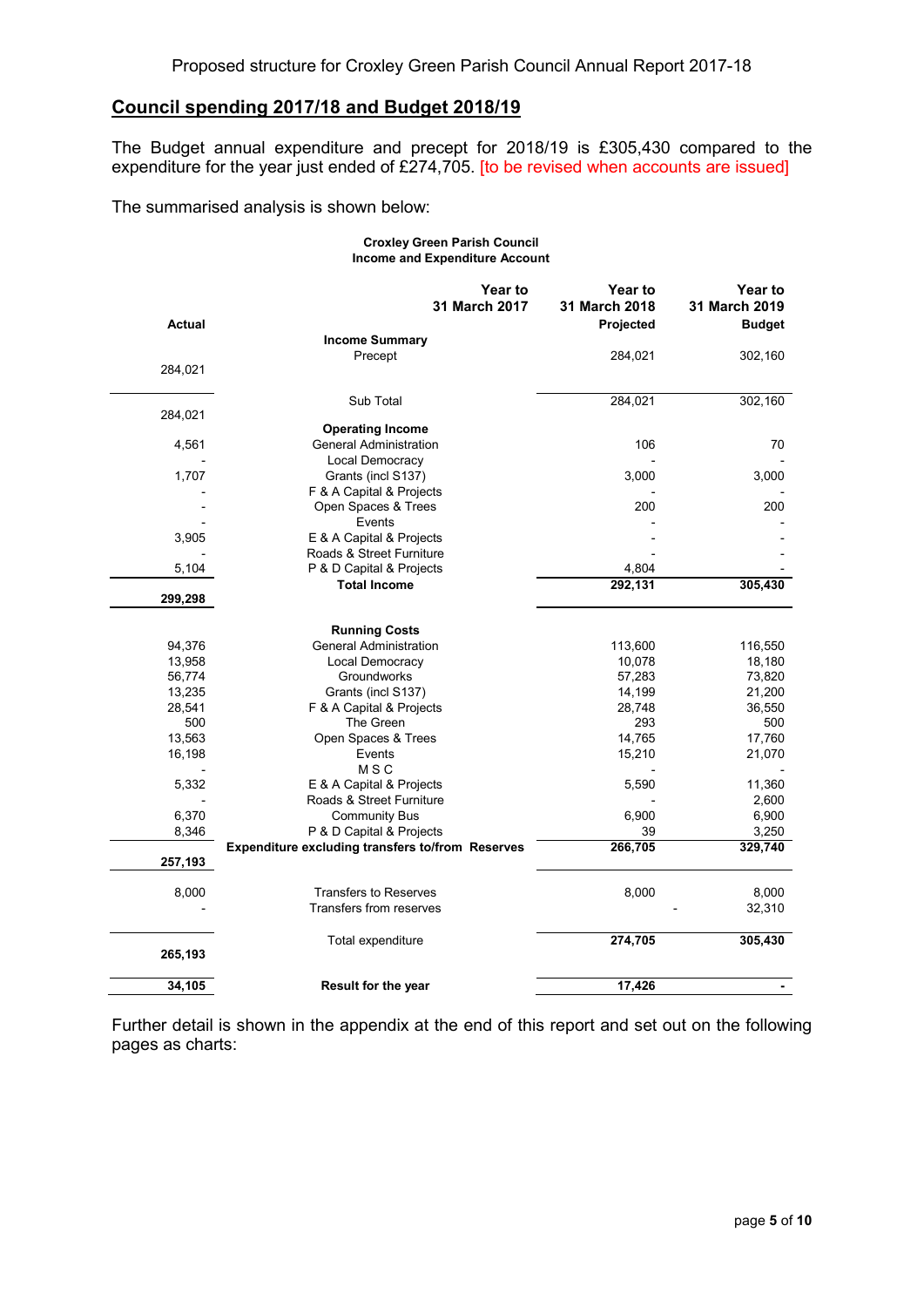





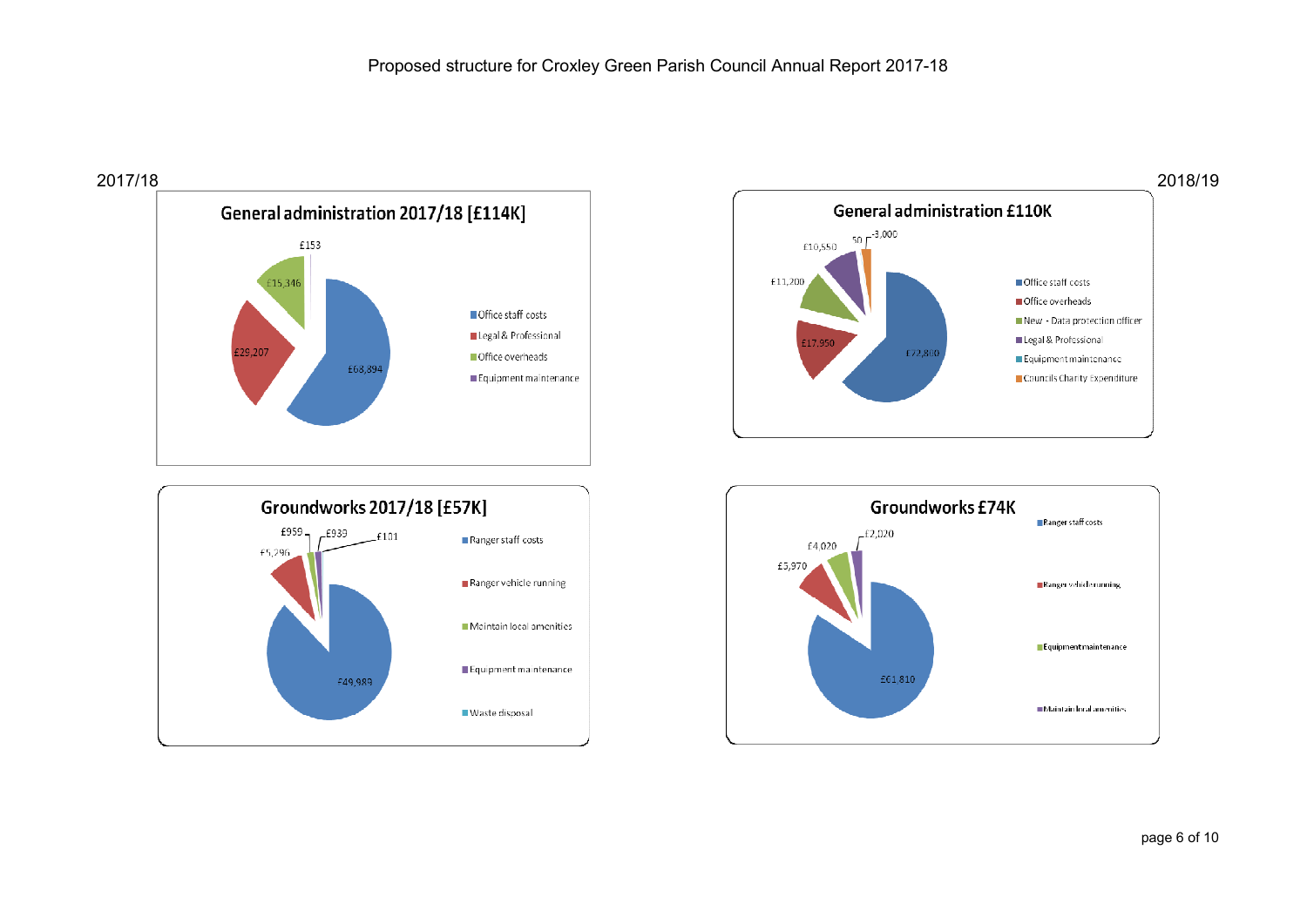





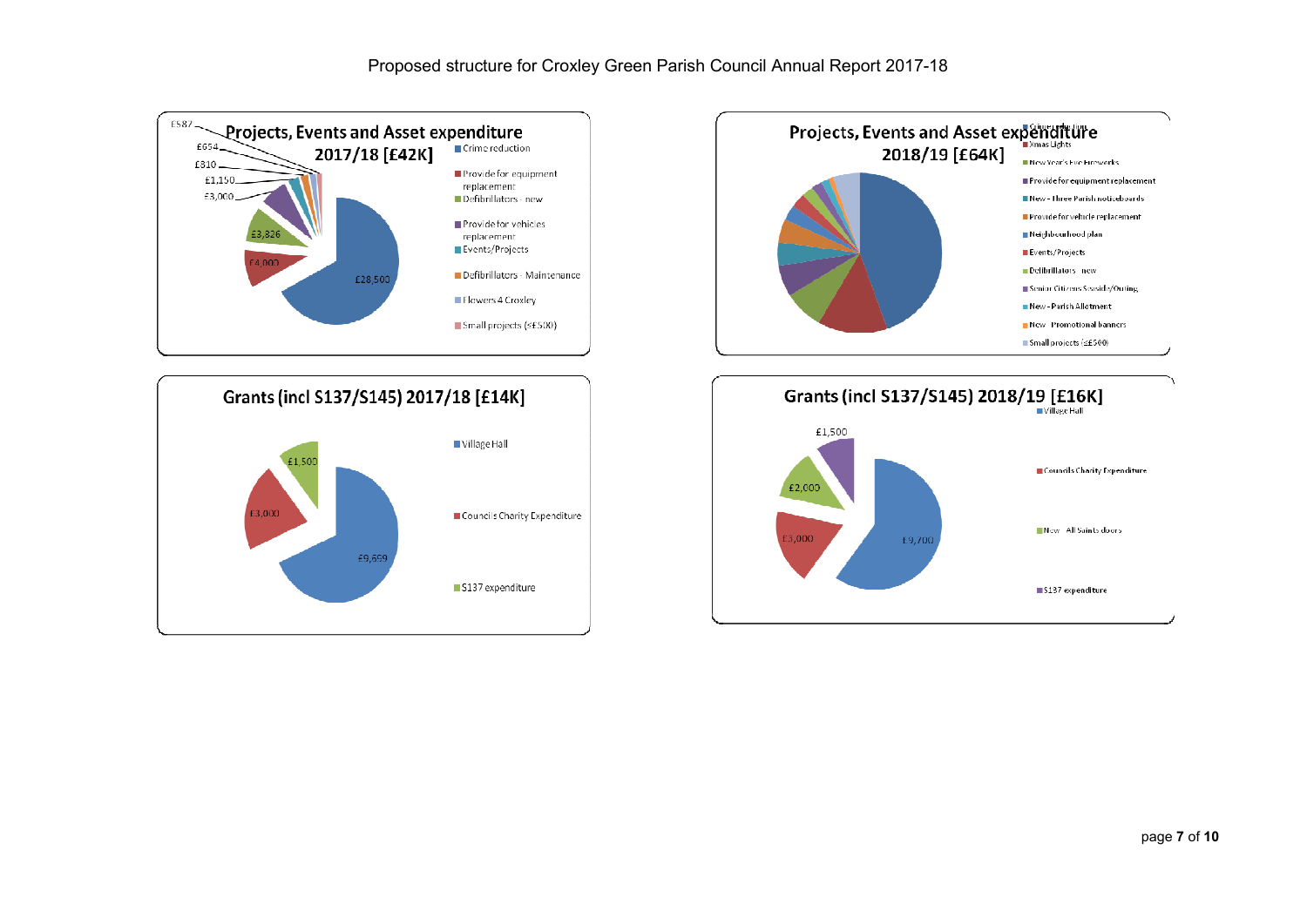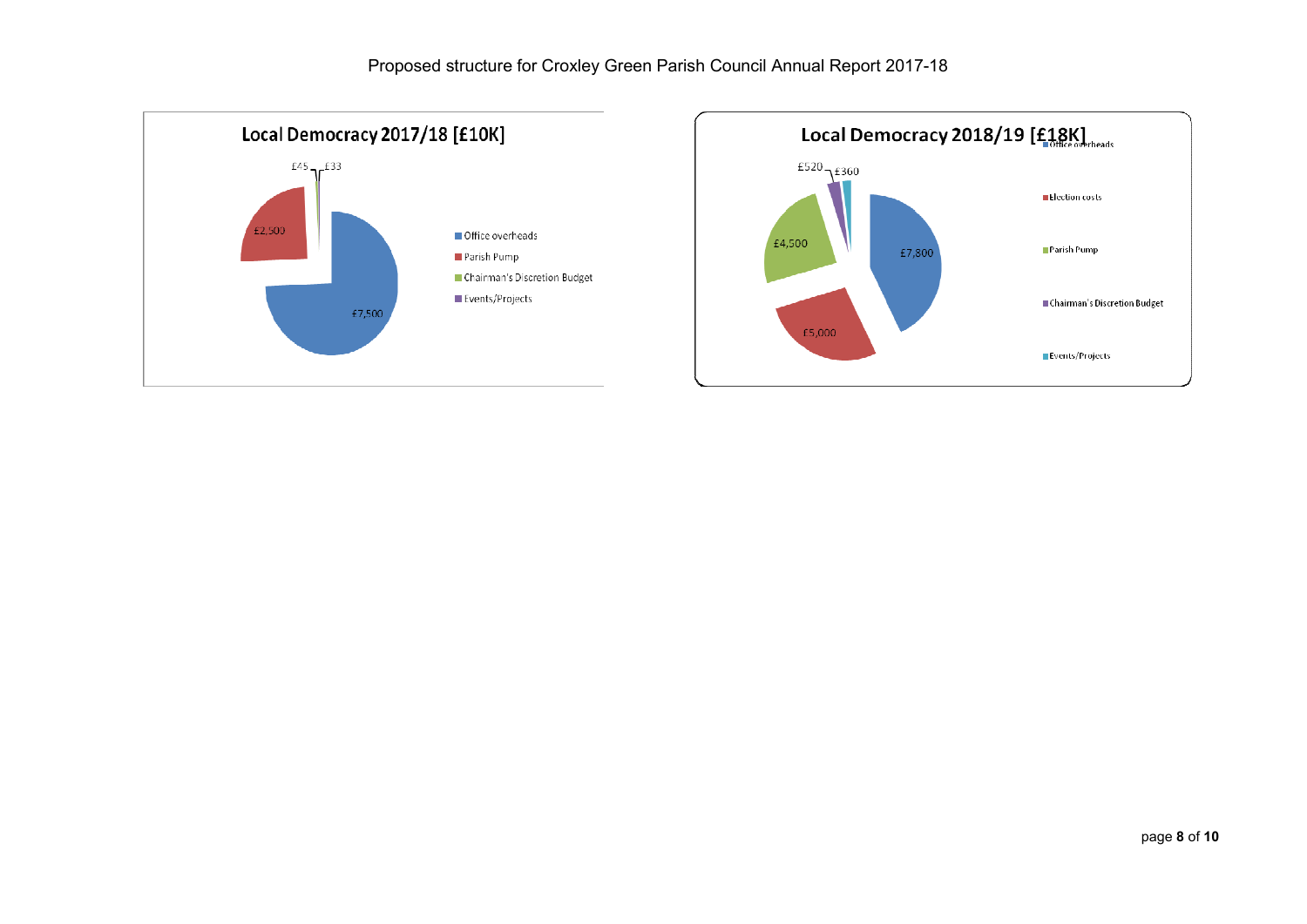## **Appendix to Annual Report Detail of expenditure 2017/18 Actual and 2018/19 Budget**

The tables below show detail illustrated in the charts above.

| <b>General administration</b>       | Actual   | <b>Budget</b> |
|-------------------------------------|----------|---------------|
|                                     | 2017/18  | 2018/19       |
| Office staff costs                  | £68,894  | £72,800       |
| Office overheads                    | £29,207  | £17,950       |
| New - Data protection officer       |          | £11,200       |
| Legal & Professional                | £15.346  | £10,550       |
| Equipment maintenance               | £153     | £50           |
| <b>Councils Charity Expenditure</b> |          | $-E3,000$     |
|                                     | £113,600 | £109,550      |

| <b>Local Democracy</b>              | Actual  | <b>Budget</b> |
|-------------------------------------|---------|---------------|
|                                     | 2017/18 | 2018/19       |
| Office overheads                    | £7,500  | £7,800        |
| Election costs                      |         | £5,000        |
| Parish Pump                         | £2,500  | £4,500        |
| <b>Chairman's Discretion Budget</b> | £45     | £520          |
| Events/Projects                     | £33     | £360          |
|                                     | £10,078 | £18,180       |

| <b>Groundworks</b>       | Actual<br>2017/18 | <b>Budget</b><br>2018/19 |
|--------------------------|-------------------|--------------------------|
| Ranger staff costs       | £49.989           | £61,810                  |
| Ranger vehicle running   | £5,296            | £5,970                   |
| Equipment maintenance    | £939              | £4,020                   |
| Maintain local amenities | £959              | £2,020                   |
| Waste disposal           | £101              |                          |
|                          | £57,283           | £73,820                  |

| Grants (incl S137/S145              | Actual  | <b>Budget</b> |
|-------------------------------------|---------|---------------|
|                                     | 2017/18 | 2018/19       |
| Village Hall                        | £9.699  | £9,700        |
| <b>Councils Charity Expenditure</b> | £3,000  | £3,000        |
| New - All Saints doors              |         | £2,000        |
| S137 expenditure                    | £1,500  | £1,500        |
|                                     | £14.199 | £16,200       |

| <b>F &amp; A Capital &amp; Projects</b>          | Actual  | <b>Budget</b> |
|--------------------------------------------------|---------|---------------|
|                                                  | 2017/18 | 2018/19       |
| Crime reduction                                  | £28,500 | £28,500       |
| Provide for future asset replacement - equipment | £4,000  | £4,000        |
| New - Three Parish noticeboards                  |         | £3,000        |
| Provide for future asset replacement - vehicles  | £3,000  | £3,000        |
| Communications & publicity                       | £198    | £3,000        |
| Civic award                                      | £50     | £50           |
|                                                  | £35,748 | £38,550       |

| <b>The Green</b> | Actual<br>2017/18 | <b>Budget</b><br>2018/19 |
|------------------|-------------------|--------------------------|
| Waste disposal   | £293              | £500                     |
|                  | £293              | £500                     |